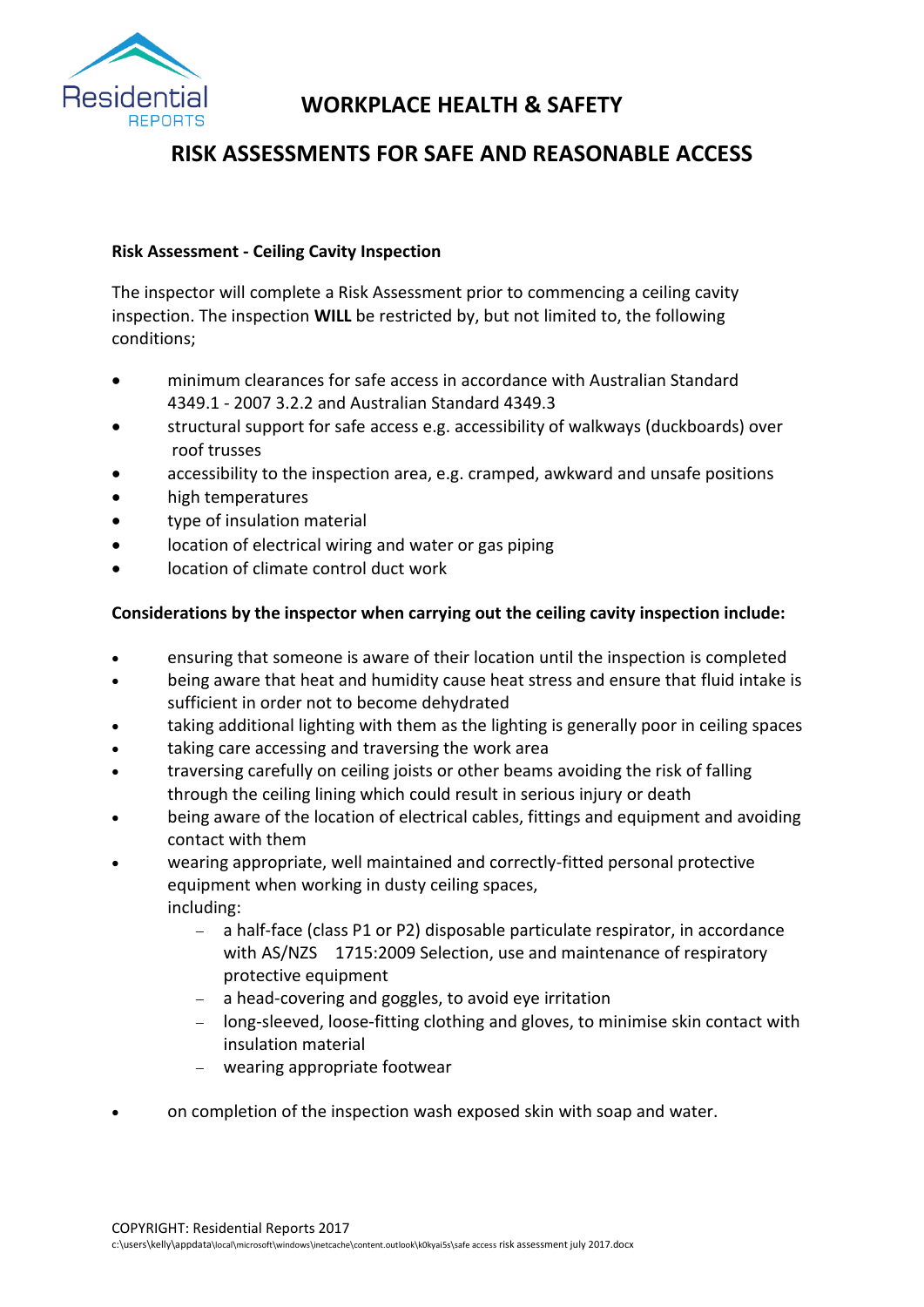#### **Risk Assessment – Sub Floor Inspection**

The inspector will complete a Risk Assessment prior to completing a sub floor inspection. The inspection **WILL** be restricted by, but not limited to, the following conditions;

- minimum clearances for safe access in accordance with Australian Standard 4349.1 - 2007 3.2.2 and Australian Standard 4349.3
- high temperatures
- accessibility to the inspection area, e.g. cramped, awkward and unsafe positions)
- location of electrical wiring and water or gas piping
- location of climate control duct work

## **Considerations by the inspector when carrying out the sub-floor inspection include:**

- ensuring that someone is aware of their location until the inspection is completed
- taking additional lighting with them as the lighting is generally poor in ceiling sub floor spaces
- being aware of the location of electrical cables, fittings and equipment and avoiding contact with them
- wearing appropriate, well maintained and correctly-fitted personal protective equipment when working in dusty ceiling spaces,

including:

- a half-face (class P1 or P2) disposable particulate respirator, in accordance with AS/NZS 1715:2009 Selection, use and maintenance of respiratory [protective equipment](http://infostore.saiglobal.com/store/Details.aspx?ProductID=1092559)
- a head-covering and goggles, to avoid eye irritation
- long-sleeved, loose-fitting clothing and gloves
- wearing appropriate footwear
- on completion of the inspection wash exposed skin with soap and water.